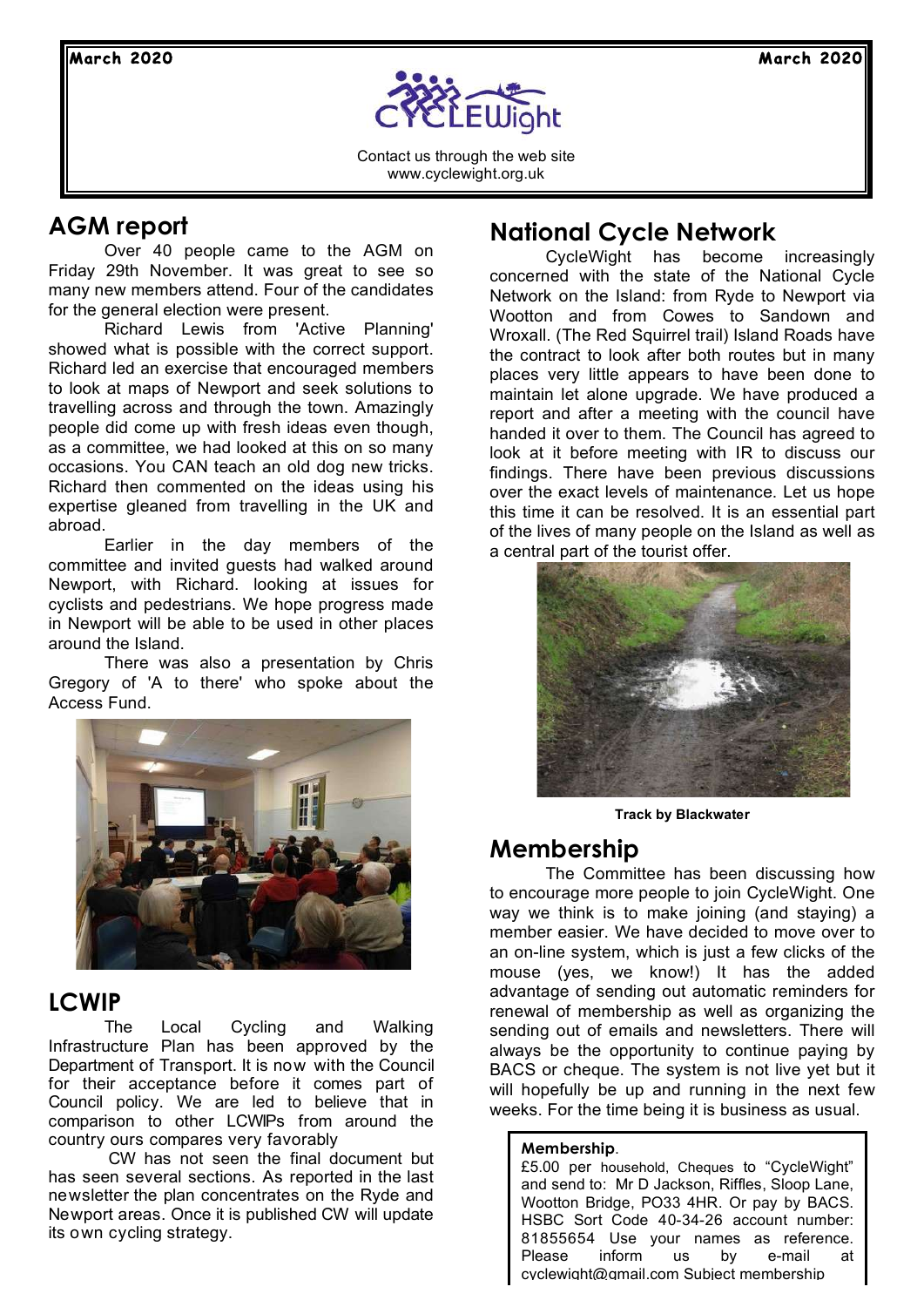## **The Undercliff.**

The re-opening of the Undercliff as a road is now part of Council policy. They are seeking funding for an investigation. It would appear that the folly of seeking a high-risk solution is no barrier. In earlier newsletters we have reported on our campaign to leave the Undercliff as it is. CW have been told our desire to have this route designated as a cycle leisure route is to go ahead with the signs going up before Easter. The speed limit on both sides of the landslip is now 30mph, which means it will be even more of an ideal place to seek serenity. It is a great shame the money being sought will not be spent on developing a 'Green Corridor', which could attract visitors and residents.



#### **Pot Holes and such.**

Everyone's favourite topic. It is fair to say that many roads on the Island are now a very good surface. The Round the Island Cycle route is in the main part excellent. It has become a visitor attraction in its own right. BUT there are still places where for cyclists roads are grim. Cyclists as a group must report defects. The argument goes "Nothing is done so why bother." Records are kept and the pressure of number of reports will have an effect. **https://fms.islandroads.com/** is the reporting system. This is particularly true at the moment for defects on the NCN routes. If you are unhappy with the response you can contact IR by **info@islandroads.com** and ask for more information on your issue. A last resort is to contact CycleWight. We do meet with IR and IWC regularly and issues are raised.

At the present time IR are trialing a system based on taking a picture with an app and reporting it straight away. Too trendy for some but it may be an improvement. Hopefully you might report an issue there and then rather that forget about it by the time you get home. (That describes the Editor but I guess others too)

#### **Housing**

This has become a regular topic on CW newsletters. The reason is that until the design of developments is of high quality it will be a major stumbling block for people to walk or cycle. The Council has announced that it is having a housing review and consultation as it feels that the number of new homes to be built set by government is too high. https://iwightinvest.com/housing-strategy/ This provides the opportunity for CycleWight members to write to insist on higher design standards for the infrastructure. On the last page of the newsletter you will find more details on how to make a comment on the strategy.

Time after time developments on the Island are not designed to make cycling and walking the first choice even though there is plenty of guidance on how to do so. This guidance is often ignored by the bodies that are part of the planning process. The argument given to CW is that if higher standards were imposed developers would walk away.

## **Paths for all**.

The project on converting footpaths to bridleways, for which we obtained funding, continues to move along. CW identified 10 footpaths which we believe could have their status changed to bridle paths so as to allow cycling. We presented this list to the Rights of Way team at a meeting. They have surveyed all of the routes and feel that it is possible to proceed with eight of these. RoW drew up a list of actions to be taken. As part of our on-going commitment to the project we are now approaching some of the key stakeholders to seek their support. If anyone is particularly interested in further information of this project please do contact us.

## **Transforming Cities Fund** (update)

This is an initiative by central<br>government to boost

SOUTH EAST HAMPSHIRE **RAPID TRANSIT** 

government to transport in large urban areas. This was in the last newsletter but the time of the announcement for the winning bids is at the beginning of March. Portsmouth is one of the cities selected to bid for part of the £1.2 billion and it is felt by those in the know that there is a good chance that this will be successful.

 It may be hard to believe but Ryde is part of the regeneration programme. If successful the money will be to update Ryde interchange (the bus, train and hovercraft) We have been told that cycling is very much part of the plans. It is hoped for the old tram line to be transformed to become a pedestrian and cycling route to the Pier Head This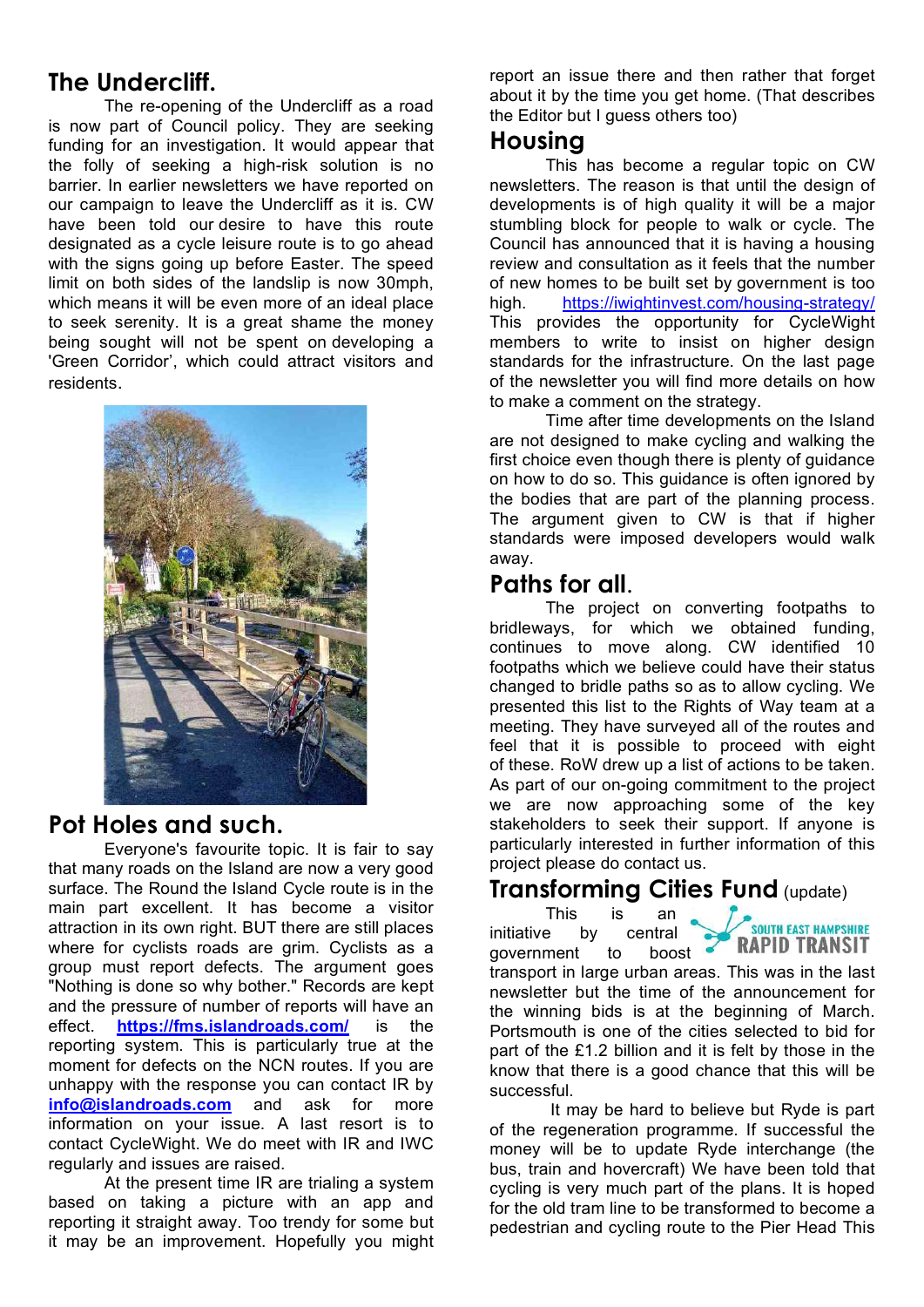would be a big boost to traversing the Island on a cycle friendly route Let us hope for good news,

## **Access Fund**

This government fund was due to end in March but has been extended for another year, which means there will be over £400,000 for promoting sustainable transport. Sadly it is revenue funding, hearts and minds, rather than bricks and mortar, but it does keep up the excellent work being done by the various providers.

Some of the schemes have sent CW brief reports on their work:

**"Workplace Engagement Programme/Sustainable Transport Broker Programme -** This is now being organised locally rather then by a national provider which is proving to be much more successful. 7 travel plans with employers have been completed in this financial year, with scope to expand next year as success of marketing increases. The establishment of a proper brand, Connect2Work has also helped the programme become more attractive to prospective businesses and other stakeholders. More and more people are making enquiries about the things we offer as the brand establishes itself further, which is excellent news. More options were taken up this year including cycle skills and cycle repair vouchers compared to last financial year, which saw no interest. People are also requesting personal travel plans, and a campaign with Southern Vectis around commuter travel is planned for next year.

**Electric Cargo Bike Fund.** Expect to see the project start in the next 6 weeks. (CW believe it is to be used by a gardener.)

**Active Travel Officers** As part of the Access Fund 20/21 the Council are recruiting for two Active Travel Officers to promote walking, cycling and public transport for journeys to and from work, and business travel. https://www.connect2work.info/

The report of the Access Fund for 2018/19 has been published and can be downloaded from here http://www.cyclewight.org.uk/access-fundreport.html The figures are very welcome with an estimated reduction of 1,100 tonnes of carbon

#### **Randonnée**

Just in case you did not know the Randonnée will be on the first Sunday of May (3rd) as usual even though the following day will not be a public holiday. This is to accommodate the 75th anniversary celebrations of VE day. Registration has opened at cycelisland.co.uk. If you are willing to help on the day please contact <info@cycleisland.co.uk>

## **IOW Mountain Bike Centre**

The folks at the centre have been busy over the winter and have continued to modify and improve the various routes and features at the

centre. Their opening weekend is the weekend of 28/29<sup>th</sup> March. All are welcome. You can buy season long passes or day tickets.

#### **Going Electric**

Like many people I came to adult cycling in middle age, looking for something to compliment gym sessions, and give me some fresh air. Alas being late to the party meant hills – more correctly the strength to cycle up them - were always my bête noir, and this was exacerbated by a knee injury in 2017 that got progressively worse.

In the middle of 2018 I started to think about going electric. TAV in Ryde couldn't have been more helpful, and I found myself the owner of a Merida electric hybrid. Best decision ever! My Fitbit tells me I burn around 2/3 of the calories I used to burn from a conventional cycle, but like many electric cyclists I find myself going further and having more confidence. \* The choice of off, eco, normal and high power outputs allows adjustment for tiredness, road conditions, and gradients, and whereas cycling used to be a distinct exercise / leisure activity for me, now the bike



sometimes comes out for a quick trip to the shops, so cycling has become more functional. Dare I say it more enjoyable as well.

A question that I sometimes get is range on the battery – well it depends. On full charge the Eco setting gives a range of 60 miles, but that assumes a consistent power draw, which, of course, doesn't happen. Last autumn I rode from home in Brading to St Catherines and back, outward on the coast via Sandown, Shanklin and Ventnor, and back inland via Godshill and Whitwell. Outward the hills at Luccombe meant I used 50% battery on the first half of the ride, but the flatter homeward route only used 20%, leaving me a good reserve at the end of a 30 mile ride.

I was a bit apprehensive moving to an electric bike. Maybe it felt like cheating? However it's meant I've been able to cycle again within weeks of two rounds of knee surgery, and I've got the confidence to tackle the ups and downs of the Island. In short a decision I don't regret, and one I'd recommend to anyone else thinking about it. Jess Garbett

\*Recent research shows people who use electric bikes actually exercise as much as people with conventional bikes as they do tend to go further and use them more.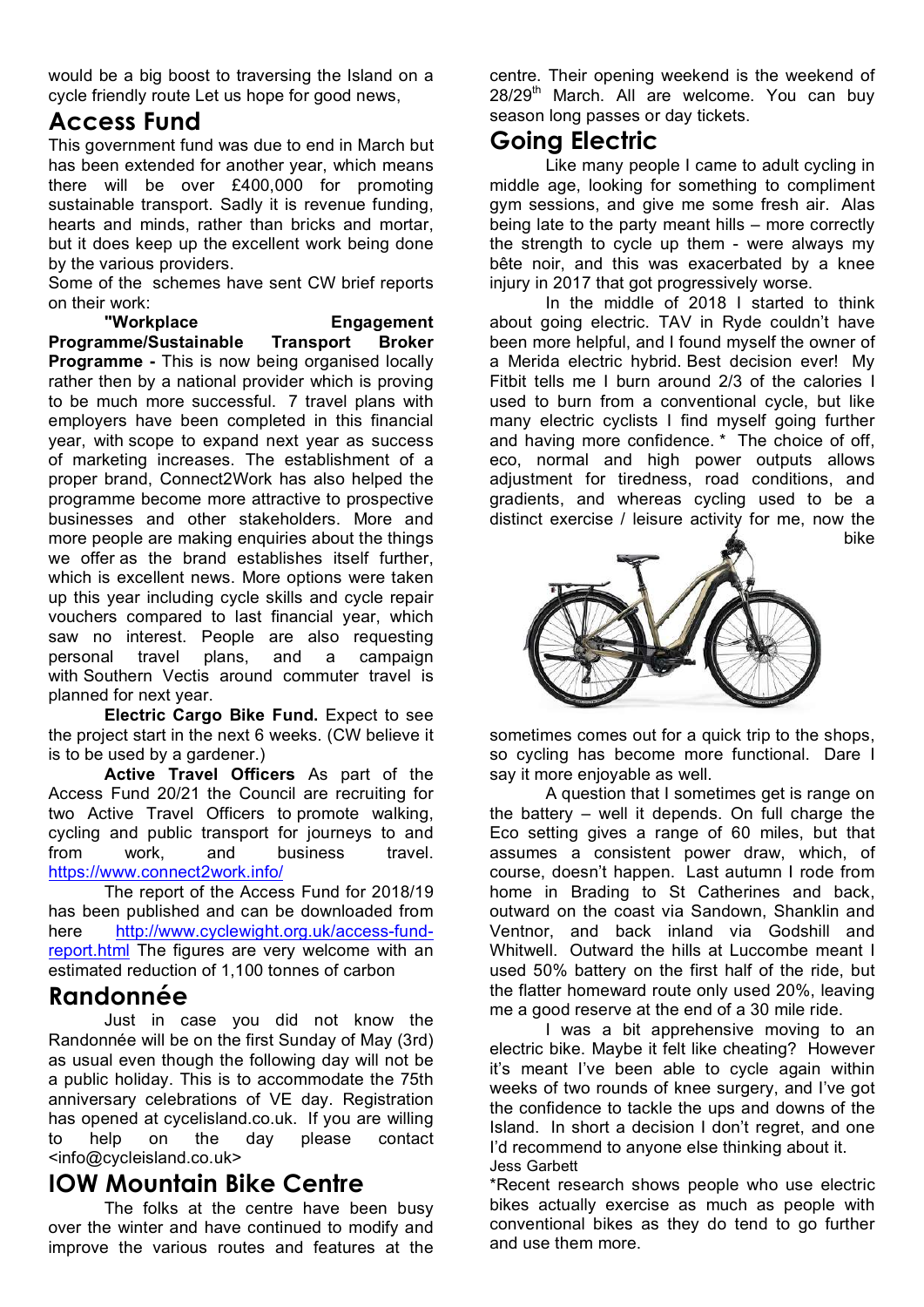### **Merstone station**

Just a reminder it has been given a

makeover during last summer. There is a new unmanned information centre as well as a barbecue, cycle racks, more benches and a general tidy up of the area. The information centre material is about the station as well



as other local features, for the modern traveler. As you can see it can be put to other uses when it rains!

#### **Brighstone Cycle Hub**

The Cowes Cycle Hub has been a great success so what better to follow on with one in the South of the Island. A message from the Rev. Clive Todd.

 "Hi to all cyclists on the Isle of Wight from Brighstone Church! We know how many cyclists come through our village and so we wanted to create a space for you.

Inside the Church there are comfy seats to keep you out of the cold where you can relax and enjoy a break. There will be cycling supplies,



spare parts such as inner tubes, tyres etc. as well as gels and other essential foodstuffs for those requiring an extra boost to get you up the hills out of Brighstone Village! There will be a track pump to get those tyres up to 100psi. There will be a laminated map and information for our mainland guests.

We are planning to erect some cycling racks beside the Church soon so that you can secure your valuable carbon bike, whilst you enjoy the beauty of Brighstone Church with all your cycling companions.

Do pop in and see us as we hope to create

a great cycle hub for everyone from the novice to the elite riders whom we love to see enjoying the beauty of our island.

Please support us and help us make Brighstone Church the place to call in to on your ride across our beautiful island. Happy cycling everyone!"

Reverend Clive Todd

#### **Isle Access**

CycleWight have been involved since Isle Acess launched. You may well remember that they joined The Wheels for All initiative, which is a nationally recognized

programme that embraces all children and adults with disabilities and differing needs. It encourages them to engage in quality cycling activities by using specially adapted cycles. The activities are both physically



and mentally stimulating and above all fun for everyone involved.

As you can see they have a day of events on March  $14<sup>th</sup>$ . They have their new bikes for everyone to have a go on. It is a marvelous effort to have achieved so much in such a short time.

#### **Transport for the South East**

There has been a consultation issued about transport for all bodies to comment upon. This is to draw up a plan for transport in this part of the UK till 2050.

CW did take the opportunity to raise issues such as connectivity and poor urban design. Very sad to say that the present proposals for the South East will see an increase to motor traffic by 8% and a drop in cycling and walking. With a climate crisis these plans do not seem to be appropriate. It is suggested that traffic needs to reduce between 20 and 60 percent to achieve the savings needed for the carbon targets set

Ian Ward the IWC cabinet member for Infrastructure and Roads is on the board of the TfSE. We have written to him to ask him what plans the Council has to reduce car use and pollution. We await his answer.